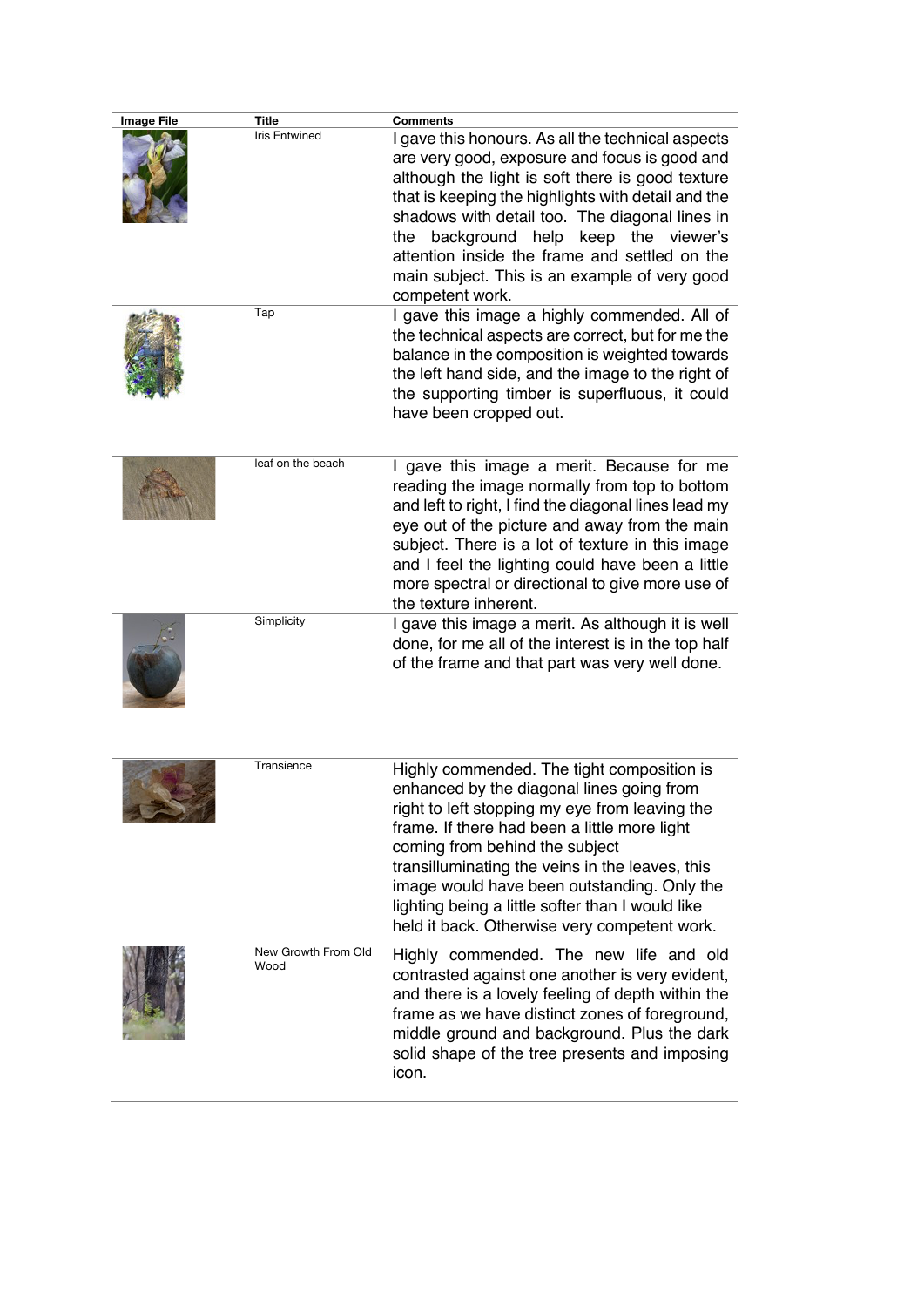| <b>Tea Without Ceremony</b> | Where do I find an image that is technically<br>correct in terms of the composition and cannot<br>have anything added to it or taken away from<br>it? This deserves an honours. The lighting in<br>this image shows all of the textures and shapes<br>of the subject beautifully.                                                                                                                                                                  |
|-----------------------------|----------------------------------------------------------------------------------------------------------------------------------------------------------------------------------------------------------------------------------------------------------------------------------------------------------------------------------------------------------------------------------------------------------------------------------------------------|
| Aged Bouy still floating    | Honours. At first I felt the composition of this<br>image was badly balanced towards the left<br>hand side, but as I read the detail in the<br>negative space of the right I found my eyes<br>drawn much more towards the detail found<br>there. Being able to complete the image in my<br>own mind's eye makes this an image of huge<br>delight. The framing and beautiful lighting make<br>this a very unusual and endearing image.              |
| After life in the sea       | Merit. The lighting on the primary subject here<br>is quite soft. It would have being better with a<br>little more harsh and directional light, to bring<br>out the textures, shapes through light and dark<br>and to clean up the vibrant colours.                                                                                                                                                                                                |
| Doll's Teapot               | Merit. This is a lovely gentle image but I feel the<br>author of the photograph has not shown us<br>their work but rather the work of the ceramic<br>artist and of whoever made the repairs. For me<br>the author of the photograph has to show me<br>their work and not rely on the beautiful work of<br>someone else and so although this is good<br>competent photography there's not enough of<br>the photographer's efforts and work showing. |
| Nature's Wabi Sabi          | Merit. The light on this leaf brings out the<br>texture and the graduated background gives<br>nothing to distract us from the view. The tight<br>composition is quite appropriate for this image.                                                                                                                                                                                                                                                  |
| Autumn's<br>Imperfections   | Merit. This is another lovely gentle image but I<br>find that when there is two competing subjects<br>on each side of the frame that my eye tends to<br>bounce from one to the other and so find the<br>image a little unsettling. I would be inclined to<br>have simplified this image with the righthand<br>leaf and then it would have been a stunner.                                                                                          |
| Raggy Sights                | Merit. The regularity of the lines in this image<br>provide a kind of dignity to the regal posture of<br>the feline. The elements of light and dark give<br>good shape and texture but I'm not sure that<br>the cropping and composition is as tight as they<br>could have been.                                                                                                                                                                   |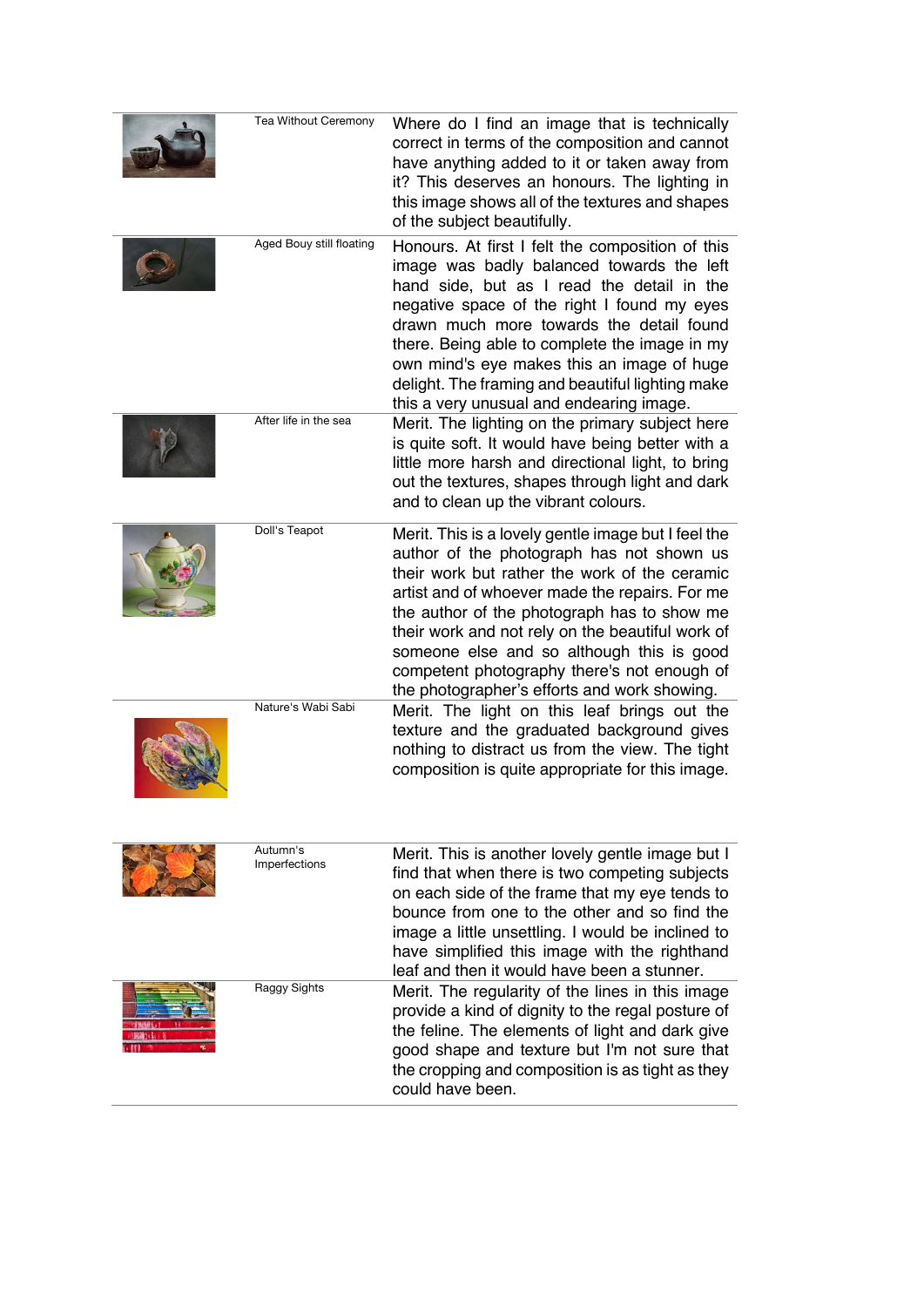| Closed Today       | Accepted. For me an image needs to have a<br>primary subject and perhaps subordinate or<br>supporting subjects, but the primary subject<br>should be very clear. This image complies with<br>the set subject but more attention to the<br>composition would be beneficial. |
|--------------------|----------------------------------------------------------------------------------------------------------------------------------------------------------------------------------------------------------------------------------------------------------------------------|
| Security Old Times | Merit. It's nice to see close cropping in an<br>image but I feel the light in this case is too soft<br>and does not bring out the shapes and textures.                                                                                                                     |

| s24n_FadedClassic.jpg      | Highly commended. This is a very carefully<br>crafted composition where it would have been<br>difficult to get the exposure correct. We accept<br>the fact that the Chrome work is a little burned<br>out because that is the nature of that product.<br>Sometimes people use a polarizing filter to<br>reduce the reflections in images of this type but<br>metallic reflections cannot be<br>of course<br>polarized. |
|----------------------------|------------------------------------------------------------------------------------------------------------------------------------------------------------------------------------------------------------------------------------------------------------------------------------------------------------------------------------------------------------------------------------------------------------------------|
| <b>Skeleton Forest</b>     | Honours. This rarely seemed Vista is nicely<br>composed with good balance. A well thought<br>out<br>foreground,<br>middle<br>ground<br>and<br>background, plus the contra-jour lighting gives<br>us good texture and shape.                                                                                                                                                                                            |
| <b>Tired But Beautiful</b> | Highly commended. A nice composition that in<br>the old days a journalist would call 'cropping the<br>ears off it'. There's good detail in the light and<br>shadows and overall it is handled well.                                                                                                                                                                                                                    |
| Storm Damage               | Highly commended. Everything in this image is<br>well handled however I find my eyes flick<br>between the broken top and broken bottom of<br>the statue and so I think this image would be<br>stronger to have been cropped to eliminate one<br>or the other of those.                                                                                                                                                 |
| <b>Wilted Beauty</b>       | Highly commended. This image has been<br>beautifully crafted but I feel that it has been<br>slightly let down by the compositional balance.<br>By this I mean if we were to put the bottom<br>middle of the image on a fulcrum it would tend<br>to over balance towards the left. So for me<br>there needs to be a lot more room on the left<br>hand side of the image or a lot less on the right.                     |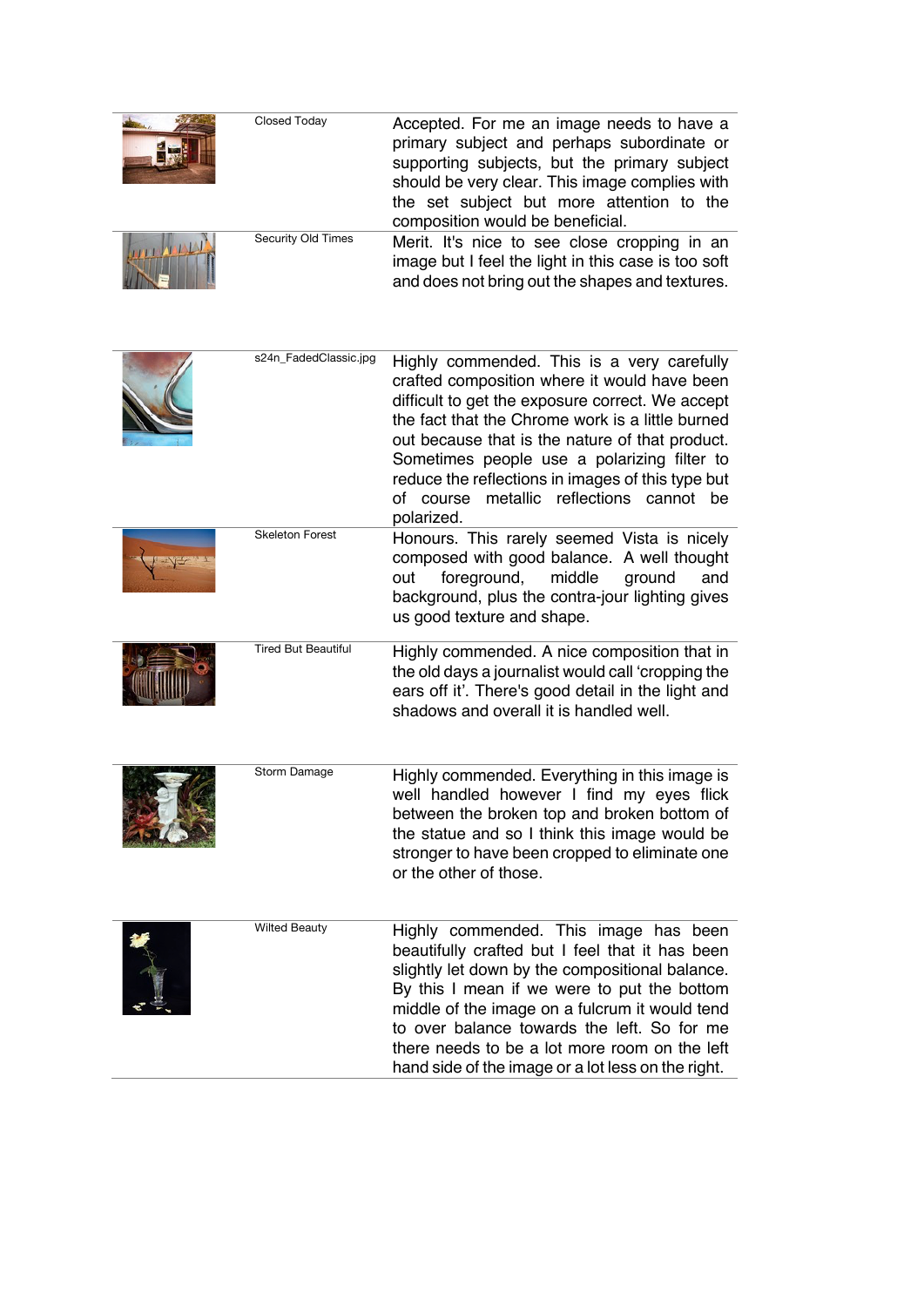|   | Two's Company | Acceptance. For me the flare on the left hand  |
|---|---------------|------------------------------------------------|
|   |               | side is a major distraction spoiling otherwise |
| 山 |               | very good light on the building and towers.    |



| Work In Waiting                | Merit. There are powerful leading lines in this<br>image that should be leading to the primary<br>subject but in the absence of that I find that the<br>lines themselves become important. I'm also<br>not sure that the containers on the right hand<br>side contribute much to the image and the<br>dynamics of the picture may have been<br>enhanced by standing more towards the outer<br>edge of the roofline giving the lines are more<br>dynamic stance. |
|--------------------------------|-----------------------------------------------------------------------------------------------------------------------------------------------------------------------------------------------------------------------------------------------------------------------------------------------------------------------------------------------------------------------------------------------------------------------------------------------------------------|
| <b>Imperfect Floral Beauty</b> | Acceptance For me the stamens are important<br>in this image but they are not fully in focus and<br>had there been some light coming through the<br>flower petals transilluminating them we may<br>have had a more vibrant image. This is<br>otherwise a good image.                                                                                                                                                                                            |

|  | Endless Love | Highly commended. Our attention is                                                                           |
|--|--------------|--------------------------------------------------------------------------------------------------------------|
|  |              | immediately drawn to the main subject which is<br>beautifully lit and correctly focused. The single          |
|  |              | object placed centrally against the black<br>background is a very simple and humble<br>statement. Well done. |

| Good Soup           | commended. This is a carefully<br>Hiahlv<br>constructed image that is beautifully lit, exhibits<br>some of the elements of Kintsugi but because<br>it has been shot with a fairly wide-angle lens,<br>elements of the Scheimpflug Principle have<br>distorted the circles of the bowls. A longer lens                          |
|---------------------|--------------------------------------------------------------------------------------------------------------------------------------------------------------------------------------------------------------------------------------------------------------------------------------------------------------------------------|
| <b>Broken Beans</b> | would have improved this shot.<br>Honours. This simple and humble<br>shot<br>certainly leads our eye to the Kintsugi plate and<br>its cracks, placed right on the upper right third<br>of the image. Beautifully lit and very carefully<br>composed this deceptively simple image is<br>quite stunning - painterly and poetic! |